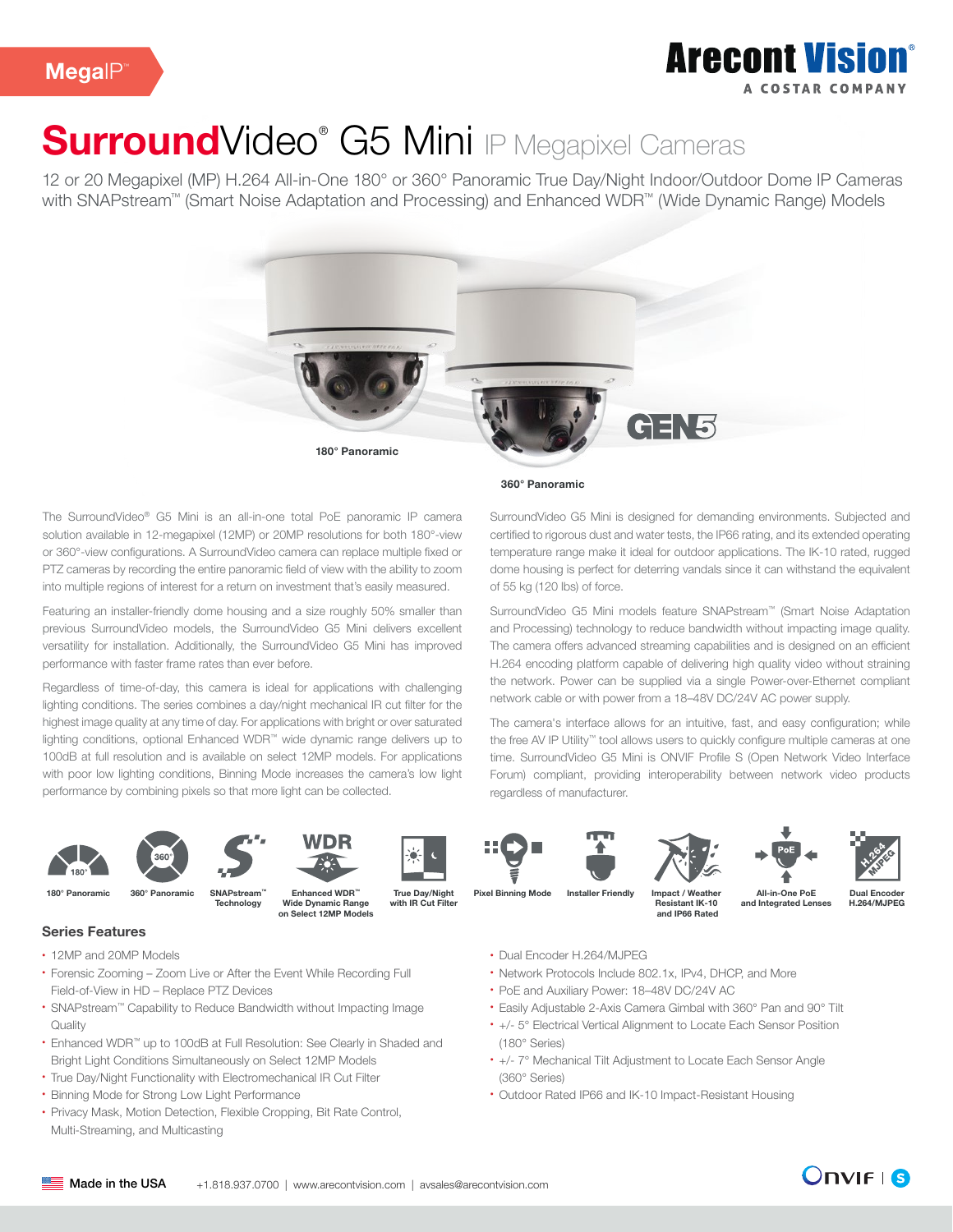## SurroundVideo® G5 Mini IP Megapixel Cameras Specifications

### Camera Imaging Specifications

| Model                      |                             | AV12585DN                   | <b>AV12565DN</b>            | <b>AV12586DN</b>                  | <b>AV12566DN</b>                  | AV20585DN                      | AV20565DN                   |
|----------------------------|-----------------------------|-----------------------------|-----------------------------|-----------------------------------|-----------------------------------|--------------------------------|-----------------------------|
| <b>Image Sensor (CMOS)</b> |                             | $12MP(4 \times 3MP)$        | 12MP (4 x 3MP)              | 12MP (4 x 3MP)                    | 12MP (4 x 3MP)                    | 20MP (4 x 5MP)                 | 20MP (4 x 5MP)              |
| <b>H-FOV</b>               |                             | $180^\circ$                 | $360^\circ$                 | $180^\circ$                       | $360^\circ$                       | $180^\circ$                    | $360^\circ$                 |
| <b>Optical Format</b>      |                             | 1/3" Progressive Scan       | 1/3" Progressive Scan       | 1/3.2" Progressive Scan           | 1/3.2" Progressive Scan           | 1/2.5" CMOS                    | 1/2.5" CMOS                 |
| <b>Pixel Pitch</b>         |                             | $2.2 \mu m$                 | $2.2 \mu m$                 | $2.2 \mu m$                       | $2.2 \mu m$                       | $2.2 \mu m$                    | $2.2 \mu m$                 |
| <b>Minimum</b>             | Color (Day Mode)            | $0.2$ Lux                   | $0.2$ Lux                   | $0.2$ Lux                         | $0.1$ Lux                         | $0.3$ Lux                      | $0.3$ Lux                   |
| <b>Illumination</b>        | Color Binning<br>(Day Mode) | $0.1$ Lux                   | $0.1$ Lux                   | $0.1$ Lux                         | $0.1$ Lux                         | 0.15 Lux                       | 0.15 Lux                    |
|                            | B/W (Night Mode)            | 0.02 Lux                    | 0.02 Lux                    | 0.02 Lux                          | 0.02 Lux                          | 0.03 Lux                       | 0.03 Lux                    |
| <b>Full FOV</b>            | Total                       | 8192 H x 1536 V             | 8192 H x 1536 V             | 8192 H x 1536 V                   | 8192 H x 1536 V                   | 10240 H x 1920 V               | 10240 H x 1920 V            |
| <b>Resolution</b>          | Per Sensor                  | 2048 H x 1536 V             | 2048 H x 1536 V             | 2048 H x 1536 V                   | 2048 H x 1536 V                   | 2560 H x 1920 V                | 2560 H x 1920 V             |
| 1/4 Resolution             | Total                       | 4096 H x 768 V              | 4096 H x 768 V              | 4096 H x 768 V                    | 4096 H x 768 V                    | 5120 H x 960 V                 | 5120 H x 960 V              |
|                            | Per Sensor                  | 1024 H x 768 V              | 1024 H x 768 V              | 1024 H x 768 V                    | 1024 H x 768 V                    | 1280 H x 960 V                 | 1280 H x 960 V              |
| <b>Dynamic Range</b>       |                             | 69.5dB                      | 69.5dB                      | Up to 100dB at Full<br>Resolution | Up to 100dB at Full<br>Resolution | 70.1dB                         | 70.1dB                      |
| Frame Rates*               | <b>Full Resolution</b>      | 10fps (8192 x 1536)         | 10fps (8192 x 1536)         | 10fps (8192 x 1536)               | 10fps (8192 x 1536)               | 7fps (10240 x 1920)            | 7fps (10240 x 1920)         |
|                            | 1/4 Resolution              | 14fps (4096 x 768)          | 14fps (4096 x 768)          | 14fps (4096 x 768)                | 14fps (4096 x 768)                | 10fps (5120 x 960)             | 10fps (5120 x 960)          |
|                            | <b>Binning Mode</b>         | 29fps (5120 x 960)          | 29fps (5120 x 960)          | 14fps (5120 x 960)                | 14fps (5120 x 960)                | 24fps (5120 x 960)             | 24fps (5120 x 960)          |
| Lens $(x4)$                |                             | 5.4mm, M12, F2.0,<br>1/3.2" | 2.6mm, M12, F2.0,<br>1/2.5" | 5.4mm, M12, F2.0.<br>1/3.2"       | 2.6mm, M12, F2.0,<br>1/2.5"       | 6.7mm, M12, F2.0,<br>$1/2.5$ " | 3.6mm, M12, F1.8,<br>1/2.5" |

### Programmability

| <b>Low Light Performance</b>  | <b>Pixel Binning Mode</b>                                                   |  |  |  |
|-------------------------------|-----------------------------------------------------------------------------|--|--|--|
| Programmable                  | Controls motion blur                                                        |  |  |  |
| <b>Shutter Speed</b>          | $1ms-500ms$                                                                 |  |  |  |
| <b>Motion Detection</b>       | Real-time, privacy mask, 1024 detection zones per sensor                    |  |  |  |
| MoonLight™ Mode               | Extended exposure and proprietary noise cancellation                        |  |  |  |
| <b>Flexible Cropping</b>      | Resolution windowing down to 1x1 pixel for JPEG and 2x2<br>pixels for H.264 |  |  |  |
| <b>Backlight Compensation</b> | Auto multi-matrix white balance                                             |  |  |  |
| <b>Flicker Control</b>        | 5Hz-255Hz adjustable                                                        |  |  |  |
| <b>Image Alignment</b>        | +/-5° digital vertical alignment to adjust images (180° models)             |  |  |  |
| <b>Wide Dynamic Range</b>     | Auto switch control adjustment between WDR and LDR<br>modes (WDR models)    |  |  |  |
| <b>Efficiency</b>             | SNAPstream™ (Smart Noise Adaptation and Processing)                         |  |  |  |
|                               | Bit rate and bandwidth limitation control                                   |  |  |  |
|                               | Bandwidth and storage savings by running at 1/4 resolution                  |  |  |  |
| <b>Sharpness</b>              | Selectable enhancement level                                                |  |  |  |
| <b>Miscellaneous</b>          | Programmable resolution, brightness, saturation, gamma, tint                |  |  |  |
|                               | Electronic pan, tilt, zoom (PTZ)                                            |  |  |  |
|                               | Simultaneous delivery of full field-of-view and zoomed images               |  |  |  |

### Data Transmission

| <b>Compression Type</b>  | H.264 (MPEG-4, Part 10)/Motion JPEG                    |
|--------------------------|--------------------------------------------------------|
|                          | 21 levels of quality                                   |
| <b>Network Protocols</b> | HTTP, IPv4, 802.1x, RTSP, RTP/TCP, RTP/UDP, TFTP, DHCP |
| Network Interface        | 100Base-T Ethernet                                     |
| <b>Multi-Streaming</b>   | 8 non-identical streams (2 per sensor)                 |

### Compliance

| <b>Industry Standard</b>      |                                                   |                                                                  | <b>ONVIF Profile S conformant</b>                                     |  |  |  |
|-------------------------------|---------------------------------------------------|------------------------------------------------------------------|-----------------------------------------------------------------------|--|--|--|
| Listings                      |                                                   |                                                                  | UL (CB)                                                               |  |  |  |
| <b>FCC Compliance</b>         |                                                   |                                                                  | 47 CFR 15 Class A                                                     |  |  |  |
| Environmental                 |                                                   |                                                                  | RoHS, REACH, WEEE                                                     |  |  |  |
| <b>Markings</b>               |                                                   |                                                                  | (CE) EN55022 Class A, EN55024, EN61000-3-2,<br>EN61000-3-3, EN60950-1 |  |  |  |
| <b>Mechanical</b>             |                                                   |                                                                  | IP66 (EN60529)                                                        |  |  |  |
| CoO                           |                                                   |                                                                  | Made in the USA                                                       |  |  |  |
| Environmental                 |                                                   |                                                                  |                                                                       |  |  |  |
| <b>Protection Ratings</b>     |                                                   |                                                                  | IP66 water/dust protection rating                                     |  |  |  |
|                               |                                                   | IK-10 impact-resistant polycarbonate dome                        |                                                                       |  |  |  |
| <b>Operating Temperature</b>  |                                                   |                                                                  | -40°C (-40°F) to +50°C (122°F)                                        |  |  |  |
| <b>Humidity</b>               |                                                   |                                                                  | 0% to 90% (non-condensing)                                            |  |  |  |
| Storage Temperature           |                                                   |                                                                  | -40°C (-40°F) to +60°C (140°F)                                        |  |  |  |
| Electrical                    |                                                   |                                                                  |                                                                       |  |  |  |
| <b>Alarm Input/Output</b>     |                                                   | General purpose opto-coupled, 1 input / 1 output                 |                                                                       |  |  |  |
| <b>Power Over Ethernet</b>    |                                                   | PoE 802.3af, Class 3                                             |                                                                       |  |  |  |
| <b>Auxiliary Power</b>        |                                                   | 18-48V DC and 24V AC                                             |                                                                       |  |  |  |
| <b>Power Consumption</b>      |                                                   | 12.1W max DC power                                               |                                                                       |  |  |  |
| Mechanical                    |                                                   |                                                                  |                                                                       |  |  |  |
| Casing                        |                                                   | Die-cast aluminum cover and 4" (102mm) polycarbonate dome bubble |                                                                       |  |  |  |
|                               |                                                   | IP66 weather proof standard                                      |                                                                       |  |  |  |
|                               | Impact resistant, IK-10 rated                     |                                                                  |                                                                       |  |  |  |
| Gimbal                        | Easily adjustable, 2-axis w/360° pan and 90° tilt |                                                                  |                                                                       |  |  |  |
| <b>Dimensions</b>             | Unit                                              |                                                                  | Ø 5.77" (146.7mm) x 5" H (128mm)                                      |  |  |  |
| (See Dimensions<br>on Page 3) | <b>Bubble Only</b>                                |                                                                  | Ø 4.0" (102mm) x 2.4" H (62mm)                                        |  |  |  |
|                               | Packaged                                          |                                                                  | 6.7" W (170mm) x 6.7" L (170mm) x 5.7" H (145mm)                      |  |  |  |
| Weight                        | Unit                                              |                                                                  | 3.0lbs (1.36kg)                                                       |  |  |  |
|                               | Packaged                                          |                                                                  | 3.6lbs (1.63kg)                                                       |  |  |  |

\* Maximum with H.264 compression

2  $\zeta \in \mathbb{Q}_2$  =  $\zeta$  =  $\zeta$  =  $\zeta$  =  $\zeta$  =  $\zeta$  =  $\zeta$  =  $\zeta$  =  $\zeta$  =  $\zeta$  =  $\zeta$  =  $\zeta$  =  $\zeta$  =  $\zeta$  =  $\zeta$  =  $\zeta$  =  $\zeta$  =  $\zeta$  =  $\zeta$  =  $\zeta$  =  $\zeta$  =  $\zeta$  =  $\zeta$  =  $\zeta$  =  $\zeta$  =  $\zeta$  =  $\$